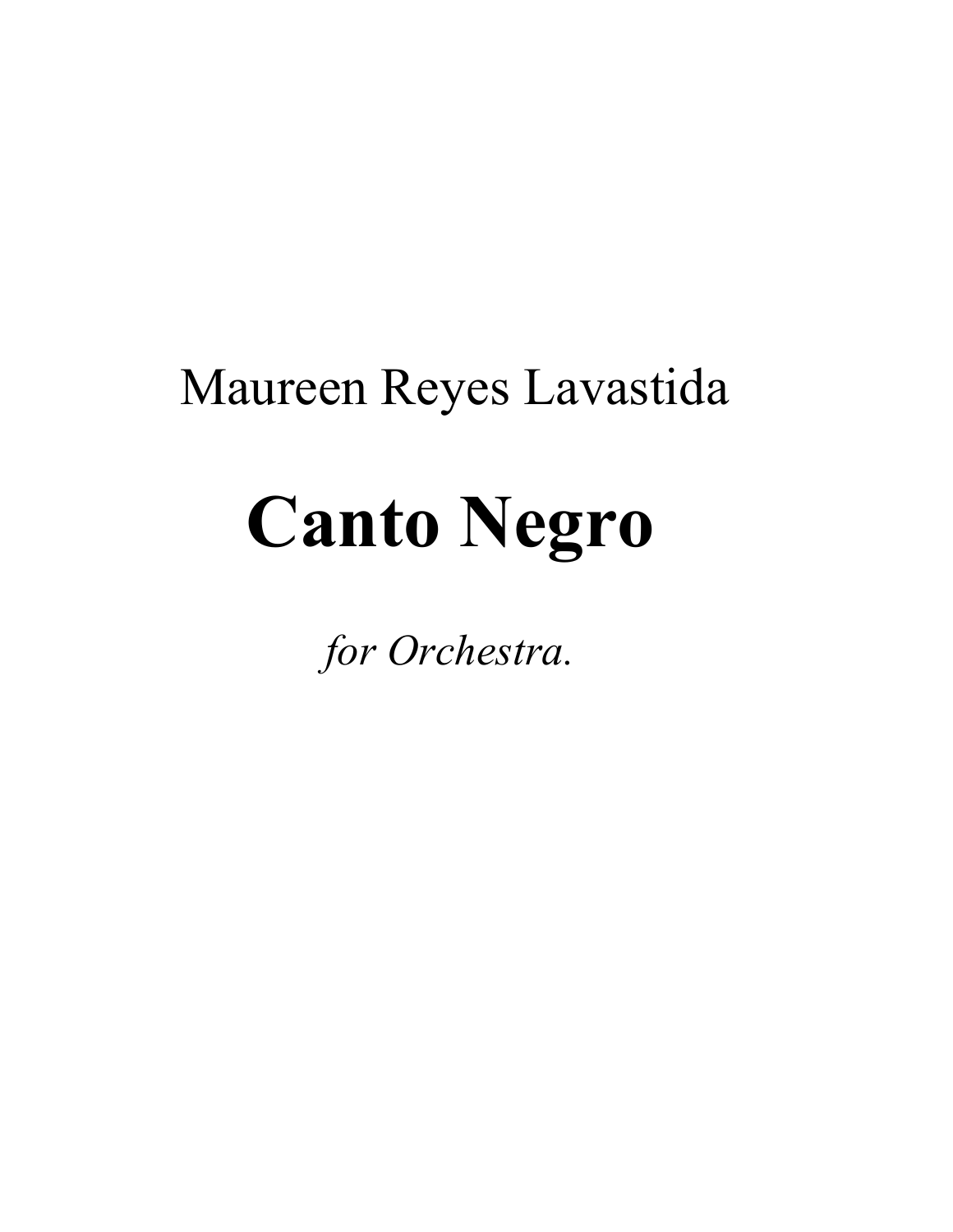## ABOUT THE WORK

*Canto Negro* is an orchestral work inspired by the poem with the same name by Cuban poet Nicolas Guillén. The poem is part of the book *Sóngoro cosongo* (1931) where Guillén incorporates rhythms, and the lexicon and expressive forms of Afro-Cuban speech and song.

### **Poem** *Canto Negro:* **(Original version in Spanish)**

¡Yambambó, yambambé! Repica el congo solongo, repica el negro bien negro; congo solongo del Songo baila yambó sobre un pie.

> Mamatomba, serembe cuserembá.

El negro canta y se ajuma, el negro se ajuma y canta, el negro canta y se va. Acuememe serembó, aé yambó, aé.

Tamba, tamba, tamba, tamba, tamba del negro que tumba; tumba del negro, caramba, caramba, que el negro tumba: ¡yamba, yambó, yambambé!

#### **Poem** *Canto Negro:* **(Translation to English)**

Yambambó, yambambé! The congo solongo rings, rings the black man very black; congo solongo del Songo dance yambó on one foot.

> Mamatomba, serembe cuserembá.